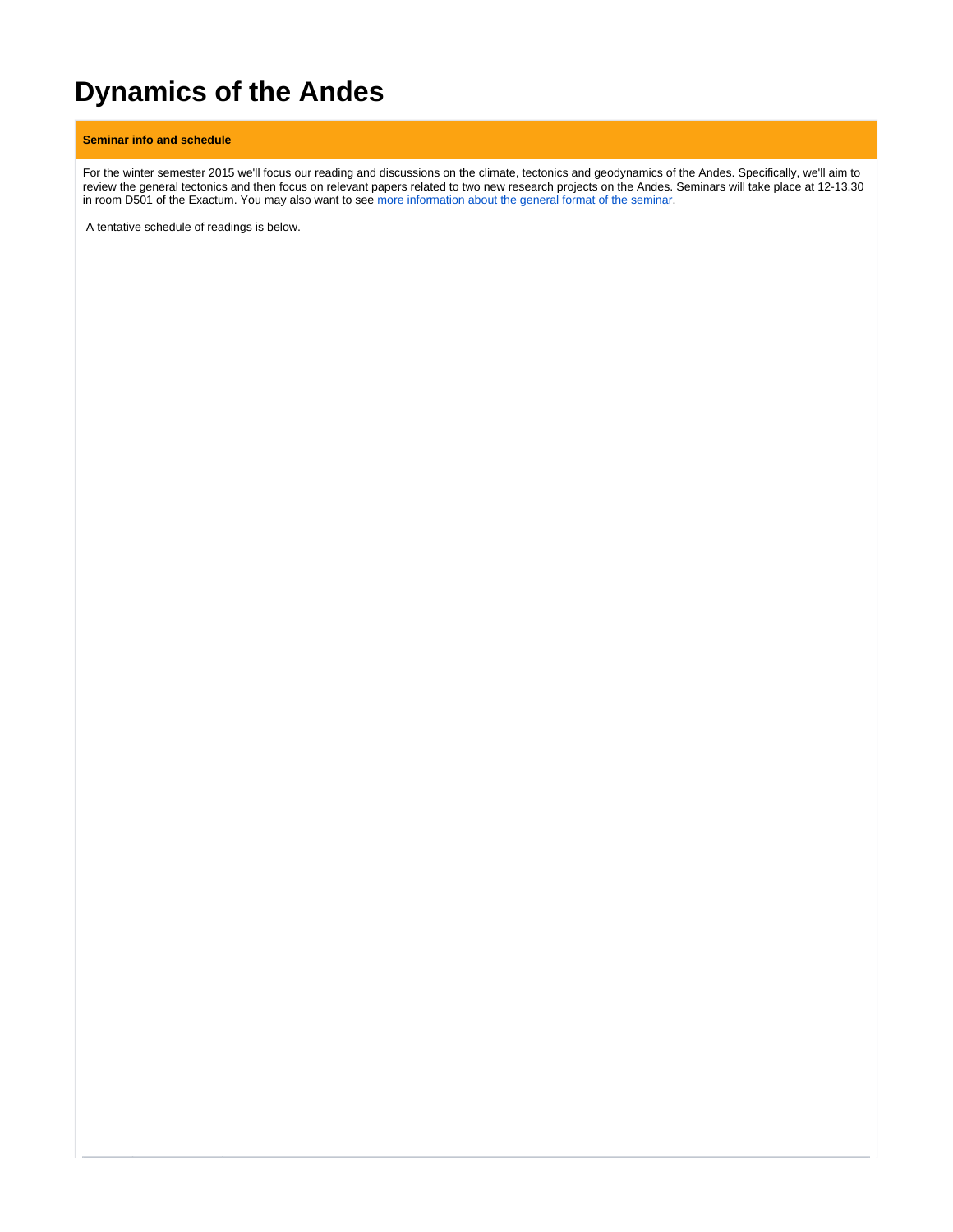| Date          | <b>Discussion</b><br>leader(s) | <b>Topic and papers</b>                                                                                                                                                                                                                                                             |
|---------------|--------------------------------|-------------------------------------------------------------------------------------------------------------------------------------------------------------------------------------------------------------------------------------------------------------------------------------|
| 5.2.20<br>15  | n/a                            | Organizational meeting. Selection of seminar meeting time, suggested papers to discuss, ideas for other topics, etc.                                                                                                                                                                |
| 19.2.2<br>015 | <b>Dave</b>                    | Introduction to Andean tectonics                                                                                                                                                                                                                                                    |
| (postp        |                                | Discussion paper: Dewey, J. F., and S. H. Lamb (1992), Active tectonics of the Andes.<br>Tectonophysics                                                                                                                                                                             |
| oned)         |                                | Supplemental reading: Lamb, S., L. Hoke, L. Kennan, and J. Dewey (1997), Cenozoic evolution of the Central Andes in<br>Bolivia and northern Chile, Goological Society, London, Spocial Publications, 121(1), 237 264.                                                               |
| 26.2.2<br>015 | Dave                           | Introduction to Andean tectonics                                                                                                                                                                                                                                                    |
|               |                                | Discussion paper: Dewey, J. F., and S. H. Lamb (1992), Active tectonics of the Andes, Tectonophysics, 205(1–3), 79–95                                                                                                                                                               |
|               |                                | Supplemental reading: Lamb, S., L. Hoke, L. Kennan, and J. Dewey (1997), Cenozoic evolution of the Central Andes in<br>Bolivia and northern Chile, Geological Society, London, Special Publications, 121(1), 237–264.                                                               |
| 12.3.2<br>015 | <b>Jorina</b>                  | Geological background on the Andes                                                                                                                                                                                                                                                  |
|               |                                | Discussion paper: Lamb, S., L. Hoke, L. Kennan, and J. Dewey (1997), Cenozoic evolution of the Central Andes in Bolivia<br>and northern Chile, Geological Society, London, Special Publications, 121(1), 237–264.                                                                   |
|               |                                | Supplemental reading: Isacks, 1988, Uplift of the Central Andean Plateau and bending of the Bolivian Orocline, Journal of<br><b>Geophysical Research</b>                                                                                                                            |
| 19.3.2<br>015 | Lars                           | Nazca plate subduction                                                                                                                                                                                                                                                              |
|               |                                | Discussion paper: Gutscher, M.-A., W. Spakman, H. Bijwaard, and E. R. Engdahl (2000), Geodynamics of flat subduction:<br>Seismicity and tomographic constraints from the Andean margin, Tectonics, 19(5), 814–833, doi:10.1029/1999TC001152.                                        |
| 26.3.2<br>015 | <b>Dave</b>                    | Influence of flat slab subduction on South American dynamic topography                                                                                                                                                                                                              |
|               |                                | Discussion paper: Eakin, C. M., C. Lithgow-Bertelloni, and F. M. Dávila (2014), Influence of Peruvian flat-subduction<br>dynamics on the evolution of western Amazonia, Earth and Planetary Science Letters, 404(C), 250-260, doi:10.1016/j.<br>epsl.2014.07.027                    |
| 2.4.20<br>15  | <b>Jorina</b>                  | Climate and uplift in the Andes                                                                                                                                                                                                                                                     |
|               |                                | Discussion papers: Montgomery, D. R., G. Balco, and S. D. Willett (2001), Climate, tectonics, and the morphology of the<br>Andes, Geology, 29(7), 579-582                                                                                                                           |
|               |                                | Lamb, S., and P. Davis (2003), Cenozoic climate change as a possible cause for the rise of the Andes, Nature, 425(6960<br>). 792-797. doi:10.1038/nature02049                                                                                                                       |
| 23.4.2<br>015 | <b>Niclas</b>                  | Climate, erosion and tectonics in the Bolivian Andes                                                                                                                                                                                                                                |
|               |                                | Discussion papers: McQuarrie, N., T. A. Ehlers, J. B. Barnes, and B. Meade (2008), Temporal variation in climate and<br>tectonic coupling in the central Andes, Geology, 36(12), 999-1002                                                                                           |
|               |                                | Barnes, J. B., T. A. Ehlers, N. Insel, N. McQuarrie, and C. J. Poulsen (2012), Linking orography, climate, and exhumation<br>across the central Andes, Geology, 40(12), 1135-1138                                                                                                   |
| 7.5.20<br>15  | <b>Dharmindar</b>              | Isotope records of Andean uplift                                                                                                                                                                                                                                                    |
|               |                                | Discussion papers: Garzione, C. N., G. D. Hoke, J. C. Libarkin, S. Withers, B. MacFadden, J. Eiler, P. Ghosh, and A.<br>Mulch (2008), Rise of the Andes, Science, 320(5881), 1304-1307, doi:10.1126/science.1148615                                                                 |
|               |                                | Leier, A., N. McQuarrie, C. Garzione, and J. Eiler (2013), Stable isotope evidence for multiple pulses of rapid surface uplift<br>in the Central Andes, Bolivia, <i>Earth and Planetary Science Letters</i> , 371-372(0), 49-58, doi:10.1016/j.epsl.2013.04.025                     |
| 21.5.2<br>015 | <b>Niclas</b>                  | Geomorphic record of Andean uplift                                                                                                                                                                                                                                                  |
|               |                                | Discussion papers: Gubbels, T. L., B. L. Isacks, and E. Farrar (1993), High-level surfaces, plateau uplift, and foreland<br>development, Bolivian central Andes, Geology, 21(8), 695-698                                                                                            |
|               |                                | Hoke, G. D., B. L. Isacks, T. E. Jordan, N. Blanco, A. J. Tomlinson, and J. Ramezani (2007), Geomorphic evidence for<br>post-10 Ma uplift of the western flank of the central Andes 18°30–22°S, Tectonics, 26(5), n/a–n/a, doi:10.1029<br>/2006TC002082                             |
| 28.5.2<br>015 | <b>Francis</b>                 | Andean analogues                                                                                                                                                                                                                                                                    |
|               |                                | Discussion paper: Schulmann, K., J. Konopásek, V. Janoušek, O. Lexa, J.-M. Lardeaux, J.-B. Edel, P. Štípská, and S.<br>Ulrich (2009), An Andean type Palaeozoic convergence in the Bohemian Massif, Comptes Rendus Geoscience, 341(2-3),<br>266-286, doi:10.1016/j.crte.2008.12.006 |